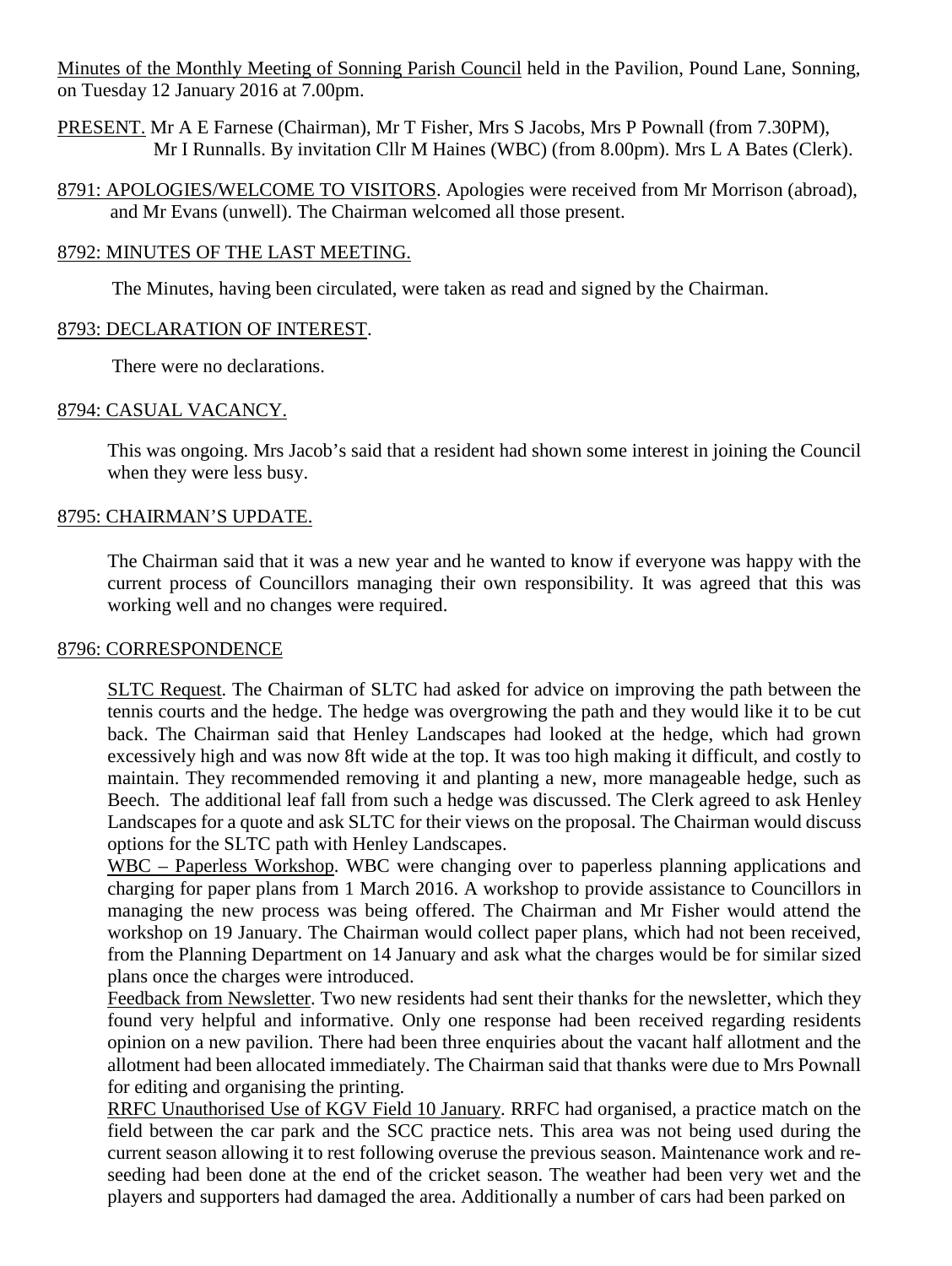### 8796: CORRESPONDENCE (Cont'd).

Pound Lane as the car park was locked. It was agreed that the Clerk should write to Craig Hunter at RRFC.

WBC Call for Sites. As part of an ongoing process WBC were asking for proposal for suitable development sites, which might be included in their Allocated Reserve Housing Sites.

Wokingham Playing Pitch Strategy. SCC had copied the Clerk in on an e-mail to a contact at 4 Global, who were carrying out a Pitch Strategy on behalf of WBC and wanted to meet up with someone representing the footballers, and a representative of the field owners, to assess the field during the football season on 13 January at 130pm. 4 Global had meet with SCC during the summer of 2015 but SCC had no connection with the field during the football season. The Clerk would email to say that there not enough time to make arrangements but the Chairman would visit the field at the allocated time. 1.30 pm on 13 January, in case anyone turned up.

WBC Spring Clean 19 & 20 March 2016. The Chairman would be away over this week-end and suggested that residents might be encouraged to clear outside their own property cutting back hedges etc. The towpath would require a spring clean. It was agreed to discuss this further at the February meeting.

Railway Embankment. Mr Runnalls said that Mr Driver had e-mailed Network Rail, about the need to trim the ivy from the pollarded trees on the railway embankment by 15 March prior to the bird breeding season. This was the responsibility of Network Rail.

### 8797: PLANNING.

a) Report. Mr Runnalls said that May Tee House, 8 Glebe Lane, Manor Barn and Hillside had all been approved. There was no news about a date for the appeal at August Field/Acre Field. There were three new applications in. Holme Park Sports Ground, The White House and Microsoft.

**The following applications were on going:** South Lodge Sonning Lane (F/2014/1832): Acre Field, Charvil Lane (F/2015/0235) (Appeal): August Field and Acre Field Charvil Lane (F/2015/0354) (Appeal): The Great House at Sonning (F/2015/0283)**:** 29 Old Bath Road (150735): Reading Blue Coat School Sonning Lane (152342- F/2014/2319) split decision: Little Shire Mustard Lane (152478): Unit 1 Sonning Farm (152363): Birchley Old Bath Road (152701): 20 Old Bath Road (152751): 47 West Drive (152543).

**The following applications had been approved**: 8 Glebe Lane (152826): May Tree House (152239): Manor Barn Charvil Lane (153045): Hillside (1530800).

**The following applications had been refused**. There were no new refusals.

**The following new applications had been received**. Holme Park Farm House, Holme Park Farm Lane (153218). Partial demolition and re-building of existing weather indoor manege and stables including ancillary storage building office and trainee accommodation: Land adjacent To Model Farm Cottages Bath Road (153307). Proposed use of land for the stationing of caravans for residential purposes for 2no gypsy pitches together with the formation of utility/dayrooms and hardstanding ancillary to that use: Glebelands Thames Street (153390). Certificate of lawfulness application for the proposed erection of a single storey side/rear extension to dwelling: The White House High Street (153369). Erection of a single storey rear extension to include swimming pool and terrace: Pavilion, Holme Park Sports Ground (153301). Amendment to planning permission F/2014/2196 to approved sports and physiotherapy clinic building involving reorientation, redesign, improved landscaping and parking provision: Microsoft Ltd Thames Valley Park Drive (153300). Construction of a new external goods and passenger lift, alterations to existing fenestration, to include new double doors, construction of an external access ramp to match existing and installation of 1no condenser unit and 3no Air conditioning units.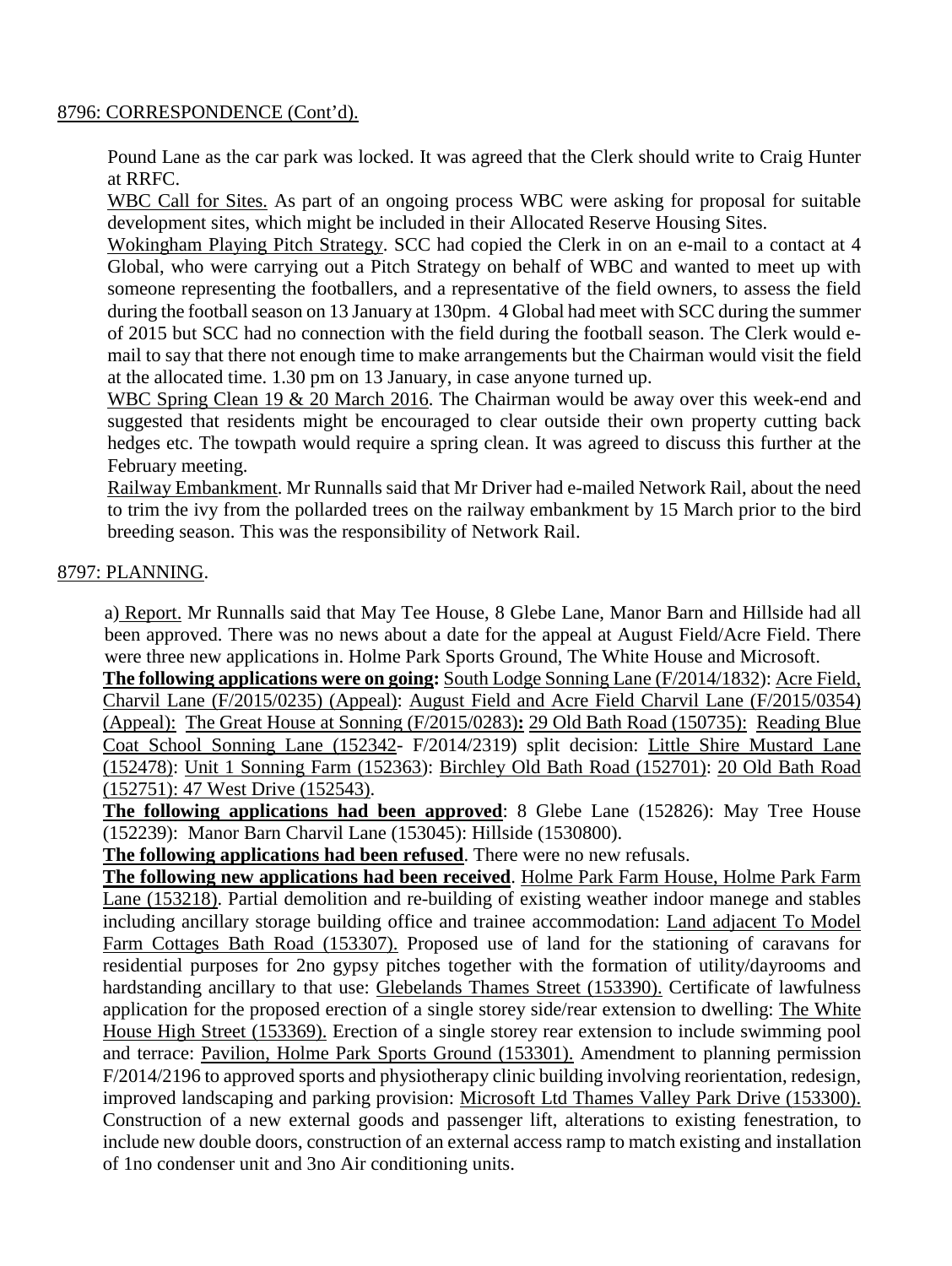## 8798: CONSERVATION AREA ASSESSMENT.

The Society had received an update from WDC. The consultation with official bodies period had ended and no comments had been received from consultees. The next stage was now underway, which included adding maps and other information. Once this had been completed the public consultation could commence possibly by the end of January.

### 8799: QUESTIONS FOR BOROUGH COUNCILLOR.

Cllr Haines said that he had listed the proposal for Model Farm land and he had received complaints about the proposal from the Golf Club. The application would probably go to the WBC Planning Committee in February if the officer was minded to approve the application. If refused WBC would serve an Eviction Notice and the applicant would almost certainly go to appeal. The travellers had children on the site and had enrolled them at a local school and registered at a local surgery. They were saying that they had been moved on from another site. Mr Runnalls asked if WBC could ensure that the site would be restored but Cllr Haines was unsure about this. Mr Runnalls said that the application form had been completed by a company not from the area and was incorrect and there had been warnings about more flooding, the adjoining properties could be affected now the site had been raised and resurfaced with hard-core and tarmac.

#### 8800: PARISHIONER QUESTIONS

There were no questions.

#### 8801: FINANCE.

a) Payment of Accounts.

Mr Fisher proposed making the following payments, Mrs Pownall seconded and these were unanimously approved.

| Payments    |         |                    |                      |         |            |                |                    |                      |       |
|-------------|---------|--------------------|----------------------|---------|------------|----------------|--------------------|----------------------|-------|
| Date        | Chq. No | Name               | Service item         | Gross   | <b>VAT</b> | <b>Net</b>     | Committee          | Sub-committee        | A/C   |
| $1$ De $15$ | 100230  | Henley             | Mow Field x 1        | 240.00  | 00.00      | 240.00         | <b>RECREATION</b>  | Rec. Mowing          | Barc. |
|             |         | Landscapes         |                      |         |            |                |                    |                      |       |
| 1 Dec '15   | 100231  | Henley             | Mow Field x 1        | 240.00  | 00.00      | 240.00         | <b>RECREATION</b>  | Rec. Mowing          | Barc. |
|             |         | Landscapes         |                      |         |            |                |                    |                      |       |
| 1 Dec '15   | 100232  | Sonning            | Mow                  | 56.00   | 0.00       | 56.00          | <b>RECREATION</b>  | Rec. Playground      | Barc. |
|             |         | Landscapes         | Playground 2         |         |            |                |                    |                      |       |
| 1 Dec '15   | 100232  | Sonning            | Mow Wharf 1          | 28.00   | 0.00       | 28.00          | <b>ENVIRONMENT</b> | Environ. Wharf       | Barc. |
|             |         | Landscapes         |                      |         |            |                |                    |                      |       |
| 1 Dec '15   | 100233  | <b>Street</b>      | Dog Signs $+$        | 276.00  | 46.00      | 276.00         | <b>RECREATION</b>  | Rec. Misc.           | Barc. |
|             |         | Furnishings        | Posts                |         |            |                |                    |                      |       |
| 1 Dec '15   | 100234  | Thames             | Allotments           | 72.59   | 0.00       | 72.59          | <b>ENVIRONMENT</b> | <b>Environ Allot</b> | Barc. |
|             |         | Water              |                      |         |            |                |                    |                      |       |
| 1 Dec '15   | 100234  | Thames             | Pav. Water           | 127.57  | 0.00       | 127.57         | <b>PAVILION</b>    | Pay. Water etc       | Barc. |
|             |         | Water              |                      |         |            |                |                    |                      |       |
| 1 Dec '15   | 100234  | <b>Thames</b>      | Square Water         | 80.47   | 00.00      | 80.47          | <b>SPORTS</b>      | Cricket/Soccer       | Barc. |
|             |         | Water              |                      |         |            |                |                    | Pitches              |       |
| 10 Dec '15  | 100235  | Playdale           | Zip Repairs          | 281.17  | 46.86      | 281.17         | <b>RECREATION</b>  | Mtnce. Equip         | Barc. |
| 10 Dec '15  | 100236  | Quadron            | Dog Bins             | 85.02   | 14.17      | 70.85          | <b>AMENITIES</b>   | Amenities            | Barc. |
|             |         |                    |                      |         |            |                |                    | Dog Bins             |       |
| 10 Dec '15  | 100237  | <b>Happy Drain</b> | <b>Liguge Drains</b> | 594.00  | 99.00      | 495.00         | <b>RECREATION</b>  | Rec. Misc.           | Barc. |
|             |         |                    | <b>Months Tot</b>    | 2080.82 |            | 206.03 1874.79 |                    |                      |       |

#### December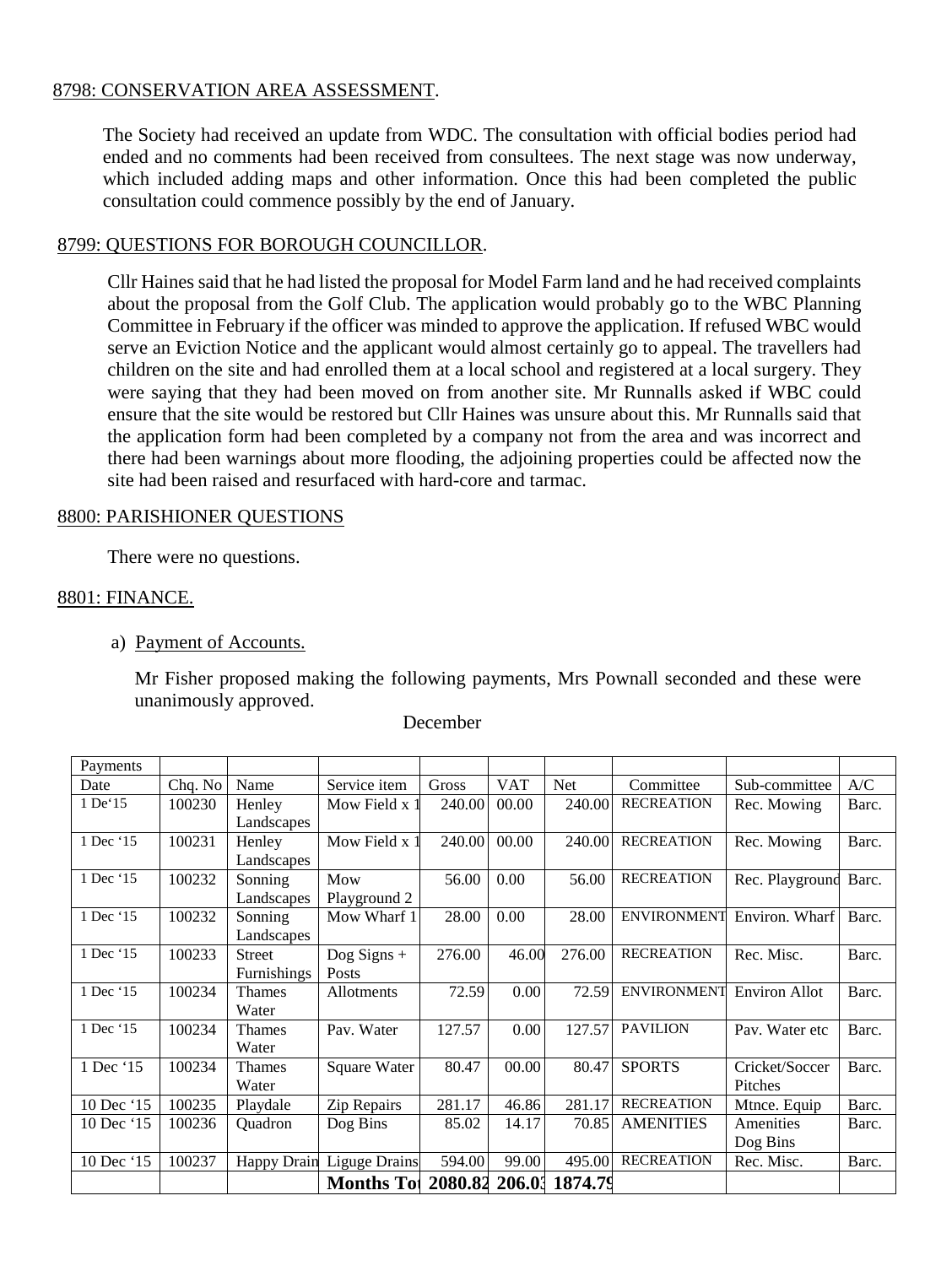## 8801: FINANCE( Cont'd)

- b) Report. The Report had been circulated.
- c) 2016/17 Budget. Mr Morrison had circulated the revised budget. Cllr Haines said that WBC might raise their rates considering the cuts imposed by the government, the Fire Brigade and the Police were increasing theirs. Following discussion the Chairman proposed accepting the budget and setting the precept at £34700. Mr Runnalls seconded and this was unanimously approved.

# 8802: HIGHWAYS.

In the absence of Mr Evans there was no report.

# 8803: RECREATION AND ENVIRONMENT W.G.

- a) Safety Checks. Mrs Pownall had checked the exercise machines and the Chairman had checked the playground. Some of the play equipment would benefit from power washing.
- b) Water Drain-Off Work. Mr Fisher had met the White Horse contractor as water was beginning to run off the field. They had come up with a constructive suggestion and were sending a quote. The proposal was to install an aco drain which would be connected to the gully in Liguge Way on the pavilion side of the field, just outside the playground. An inspection chamber would also be built. Another drain could be introduced at a later date if this was not sufficient. The Chairman said that the drain in Liguge Way was blocked and the road would need to be dug up to resolve the problem. This would be expensive. Mr Fisher would ask Eddie Napper, who had details about the existing drainage, to meet him on site for his opinion.
- c) Pavilion Drain Works. Mrs Pownall said that this was ongoing.
- d) Quotes for the Playground. It was agreed that the location proposed by Wicksteed for the large swing was not suitable and there was insufficient space in the playground. The Chairman said that Henley Landscapes had made a suggestion and the Clerk would ask for details and a quote.
- e) Quote for Wharf Works. Mrs Jacobs said that Thames Water were replacing the existing wall, which was leaning badly. A stronger, double layer, wall with brick faced breeze blocks was being built. Mrs Jacobs said everything was going well and she had contact numbers in case of need. The pumping station building would be painted. The Chairman said that Henley Landscapes would supply a quote to fell the leaning tree on the Wharf and for a new gate between the Wharf and the towpath/moorings. Henley Landscapes had given a verbal quote of £750, to fell the tree on the school boundary. The Clerk would write to Mr Barker, as WBC had said that the tree was on his land, and inform him that he needed to have it felled it in the next few months.
- f) Meeting with Sports Clubs. Mrs Pownall said that she was planning to hold a meeting in February and would include Beverly Thompson (WBC).

# 8803: NEWSLETTER.

Mrs Pownall had already been thanked. Mrs Pownall agreed to update the front page of the web site (as requested by Mr Gilmore) and suggested including the article about the pavilion from the newsletter. The Clerk would supply Mr Gilmore's e-mail to Mrs Pownall.

# 8804: TECHNICAL SERVICES.

Safety Checks. The Chairman had carried out the safety checks and there was nothing to report.